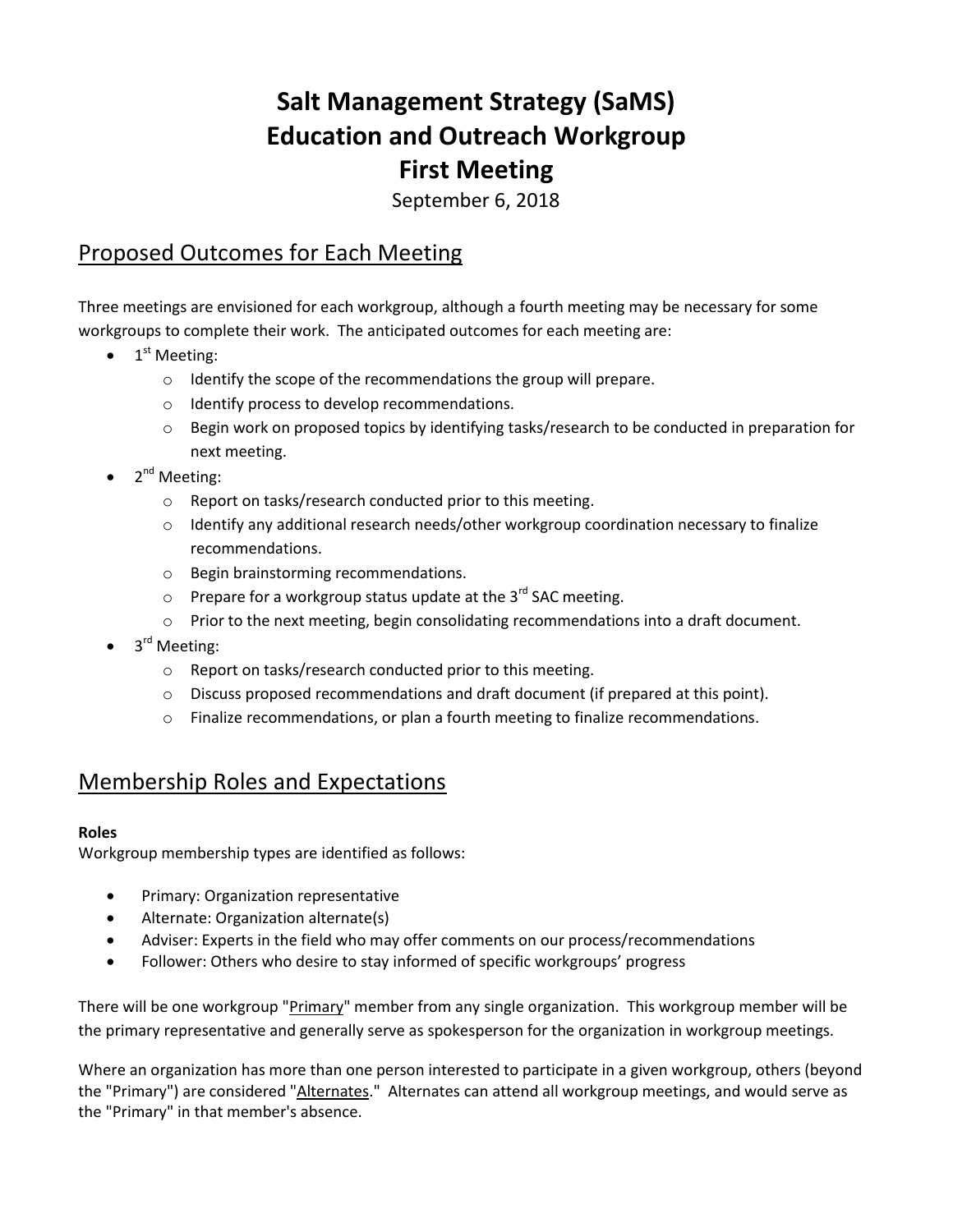Alternates should limit their speaking in meetings to ensure that primary members who wish to contribute are able to. However, alternates should not feel unable to contribute important facts and perspectives that will contribute to the workgroups' deliberations. Rather, they should be alert to avoid limiting the participation of other primary workgroup members (i.e., smaller organizations/individuals).

#### **Expectations**

To foster efficient substantive dialogue in workgroup meetings, members are expected to review materials DEQ sends in advance of meetings and be ready to provide feedback for discussion during meetings. DEQ will aim to send materials out at least one-week ahead of the meeting date. To ensure accurate meeting records, members are also asked to review and provide comments on meeting summaries sent by DEQ following each workgroup meeting.

## Workgroup Purpose

To address the following SaMS Objectives:

- No. 3: Develop a comprehensive education and outreach plan to increase awareness of the benefits and impacts of winter salt use for both the public and political leaders to promote positive behavioral changes.
- No. 4: Explore funding opportunities, operational cost savings, and broader incentives, such as certification requirements/tort reform, to support implementation

## Scope of the Workgroup

#### **DEQ's Proposal**

Discuss and offer recommendations on the following, such as but not limited to:

- Education and Outreach Plan
	- o Goals and Objectives
	- o Roles and Resources
	- o Measures of Success?
- Targeted Audience-Specific Communications
	- o Private/Commercial Property Owners/Managers/Associations
	- o Political leaders
	- o Large Institutional Property Owners/Managers, Public Parks
	- o Homeowner Associations
	- o Winter Maintenance Professionals Applicators
	- o Schools/Universities/Youth Groups (Scouts, YMC-WA, etc.)
- General Public Outreach/Education (such as, but not limited to, social media and traditional media awareness and engagement, basic deicer best practices for homeowners, etc.)
- Refine, as appropriate, report on the impacts of salt on environment, infrastructure, personal property, and public health
- Funding sources/options to support this effort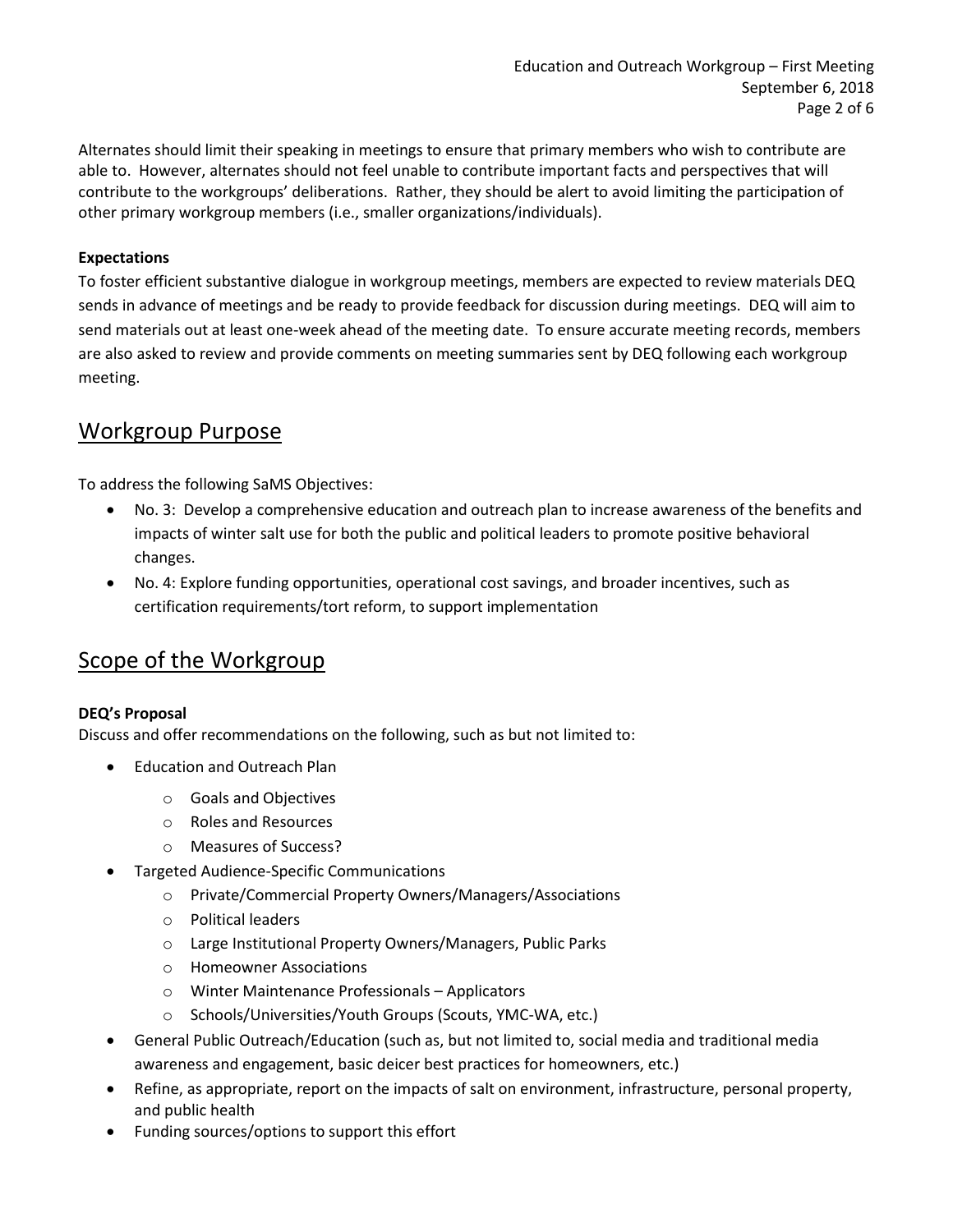## **SAC Feedback**

Feedback provided through the survey:

| Response                                            | <b>Additional Feedback</b>                                                                                                                                                                                                                                                                                                                                                                                                                                                                                                                                                                                                                                                                                                                                                                                                                                                                                                                                                                                                                                                                                                                                                                                                                                                                                                                                                                                                                                                                                                                                                                                                                    |
|-----------------------------------------------------|-----------------------------------------------------------------------------------------------------------------------------------------------------------------------------------------------------------------------------------------------------------------------------------------------------------------------------------------------------------------------------------------------------------------------------------------------------------------------------------------------------------------------------------------------------------------------------------------------------------------------------------------------------------------------------------------------------------------------------------------------------------------------------------------------------------------------------------------------------------------------------------------------------------------------------------------------------------------------------------------------------------------------------------------------------------------------------------------------------------------------------------------------------------------------------------------------------------------------------------------------------------------------------------------------------------------------------------------------------------------------------------------------------------------------------------------------------------------------------------------------------------------------------------------------------------------------------------------------------------------------------------------------|
| This meets my expectations                          | This group has the potential of making the largest impact to this project in<br>terms of reduction of salt usage and salt impacts to the environment.                                                                                                                                                                                                                                                                                                                                                                                                                                                                                                                                                                                                                                                                                                                                                                                                                                                                                                                                                                                                                                                                                                                                                                                                                                                                                                                                                                                                                                                                                         |
| I would like to see the<br>following also addressed | All realtors and developers; landscaping industry<br>٠<br>Establishing measures to determine the success of different outreach<br>$\bullet$<br>efforts will be important. It should however be more than just the<br>number of views. Again looking outside the box to successful efforts<br>of others will be important. Why re-invent the wheel?<br>Local and regional Chambers of Commerce, Fairfax County<br>$\bullet$<br>Federation of Citizens Associations, District Councils, and other<br>Umbrella Homeowners Associations.<br>Public service announcements for radio and local TV<br>Students and educational institutions.<br>٠<br>Requiring training and certification of truck drives/spreaders;<br>$\bullet$<br>requiring calibration of all vehicles/spreaders.<br>Convincing state agencies and the legislature to fund research on<br>approaches that do not put excess salt or other substances into the<br>water and land.<br>Where do School Systems fit into this? Where do Park properties fit<br>$\bullet$<br>into this (National Park Service, Northern Virginia Regional Park<br>Authority, Fairfax County Park Authority?)<br>There is educational work to do in the area of setting realistic<br>$\bullet$<br>expectations, both in the public sector and in the commercial<br>marketplace for what can and should be expected from various<br>chloride and non-chloride product applications. There is also work to<br>do from within the Snow & Ice industry regarding truthful<br>advertising. "Safer than Salt" claims have fueled a false sense of<br>environmental safety that isn't accurate or productive. |
| <b>Additional Comments</b>                          | Balance of education & outreach on both the need for salt for public<br>safety and awareness that salt impacts water quality, aquatic life, and<br>drinking water.<br>Process for the Workgroup:<br>Start broad and general in terms of recommendations, and<br>$\circ$<br>then go targeted.<br>Work on expectations first, including workplace expectations.<br>$\circ$                                                                                                                                                                                                                                                                                                                                                                                                                                                                                                                                                                                                                                                                                                                                                                                                                                                                                                                                                                                                                                                                                                                                                                                                                                                                      |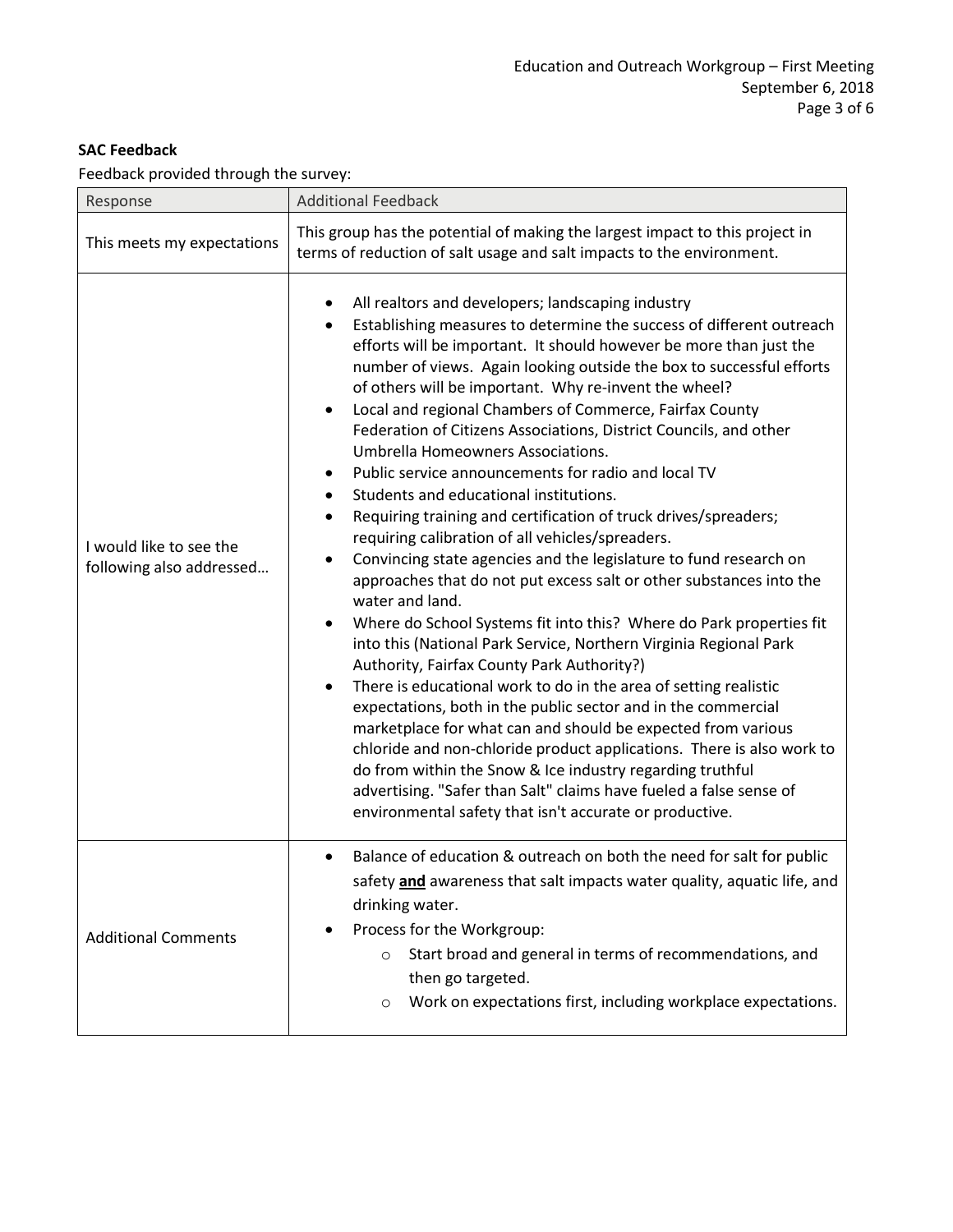## Resources To Consider For Developing Our Recommendations

Minnesota Pollution Control Agency [https://stormwater.pca.state.mn.us/index.php/TCMA\\_Chloride\\_Management\\_Plan\\_-](https://stormwater.pca.state.mn.us/index.php/TCMA_Chloride_Management_Plan_-_Prioritizing_and_Implementing_Restoration_and_Protection#Strategies_for_education_and_outreach) Prioritizing and Implementing Restoration and Protection#Strategies for education and outreach <https://www.pca.state.mn.us/water/salt-and-water-quality> <https://www.pca.state.mn.us/featured/snow-removal-do-it-better-cheaper-and-pollution-free> [https://www.youtube.com/watch?v=qc8Y-\\_Nmfmo](https://www.youtube.com/watch?v=qc8Y-_Nmfmo) [https://www.ninemilecreek.org/wp-content/uploads/Buying-a-Deicer\\_NMCWD.pdf](https://www.ninemilecreek.org/wp-content/uploads/Buying-a-Deicer_NMCWD.pdf) [https://stormwater.pca.state.mn.us/index.php/Road\\_salt,\\_smart\\_salting\\_and\\_winter\\_maintenance](https://stormwater.pca.state.mn.us/index.php/Road_salt,_smart_salting_and_winter_maintenance)

## New Hampshire Green SnowPro Program

[https://www.des.nh.gov/organization/divisions/water/wmb/was/salt-reduction-initiative/documents/green](https://www.des.nh.gov/organization/divisions/water/wmb/was/salt-reduction-initiative/documents/green-snowpro-business-flyer.pdf)[snowpro-business-flyer.pdf](https://www.des.nh.gov/organization/divisions/water/wmb/was/salt-reduction-initiative/documents/green-snowpro-business-flyer.pdf)

City of Toronto

[https://www.toronto.ca/services-payments/streets-parking-transportation/road-maintenance/winter](https://www.toronto.ca/services-payments/streets-parking-transportation/road-maintenance/winter-maintenance/winter-safety-tips/)[maintenance/winter-safety-tips/](https://www.toronto.ca/services-payments/streets-parking-transportation/road-maintenance/winter-maintenance/winter-safety-tips/)

Smart About Salt <http://smartaboutsalt.com/curbthesalt> <http://smartaboutsalt.com/wintertips>

Clear Choices Clean Water <http://indiana.clearchoicescleanwater.org/>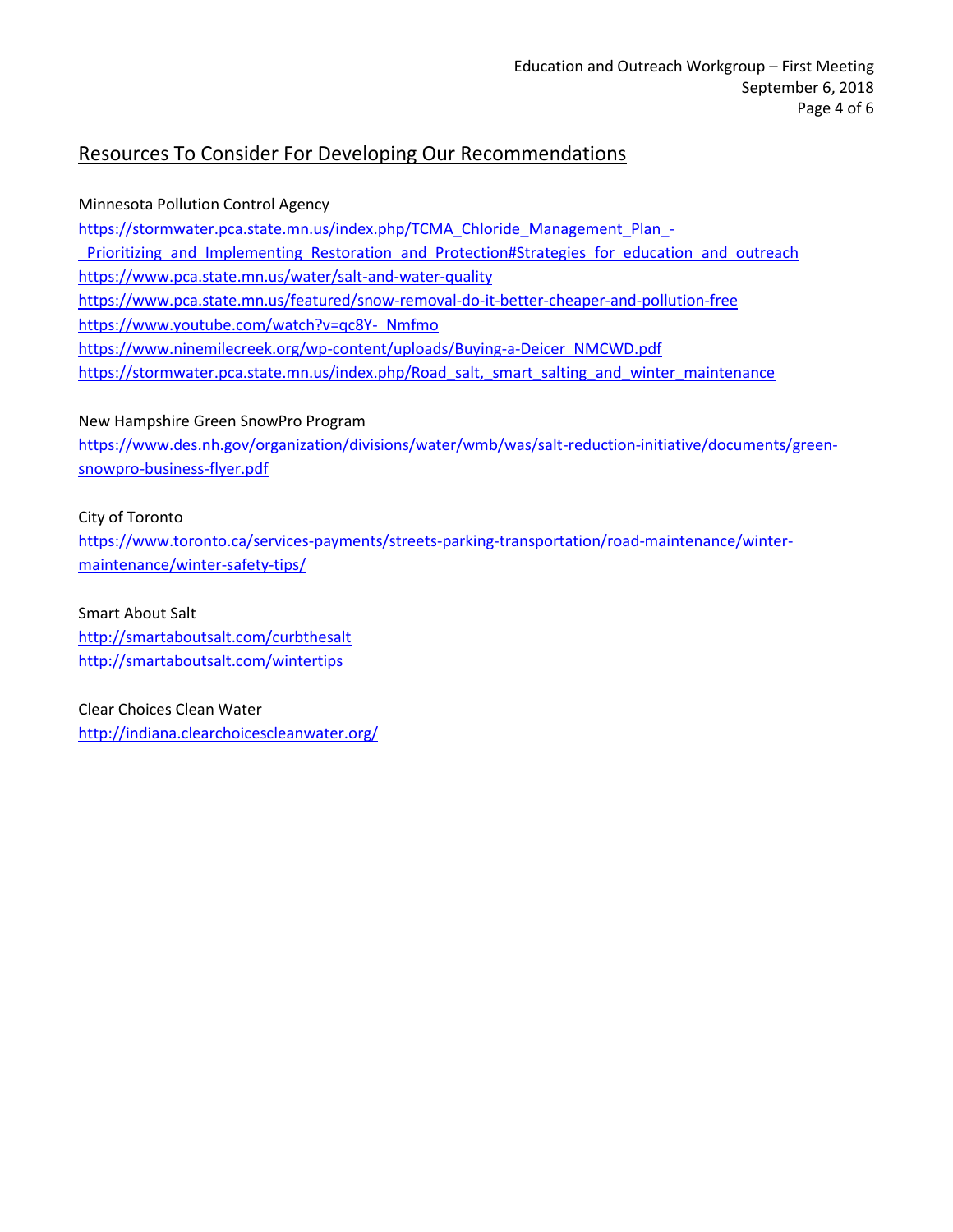## Guiding Questions:

## **Welcome and Introduction**

- 1. Briefly introduce yourself, including the organization you represent and your interest in participating on this workgroup.
- 2. Are there any questions or concerns on the roles and expectations for members and alternates as summarized above in this handout?

## **Purpose and Scope**

- 3. Is the scope, as outlined in the handout, adequate to address your interests and/or needs?
- 4. What, for you, will be the most useful outcome from this effort?

## **Content Development**

- 5. Are there any topics that:
	- a. Are listed in the materials that you feel should not be addressed by this workgroup?
	- b. You feel are missing from this effort and should be included/explored?
- 6. Is more effort needed to identify the impacts and benefits of winter salt application and therefore, may result in revisions to th[e report prepared by ICPRB?](https://www.deq.virginia.gov/Portals/0/DEQ/Water/TMDL/SaMS/SaMS_IP_ImpactsReport.pdf)
- 7. Targeted Audience:
	- a. From your perspective, what targeted audience (or type of outreach) warrants the greatest attention in this strategy? What is the most effective way to reach that audience?
	- b. What audiences should this workgroup target with our recommendations? Do we want to make audience specific recommendations?
- 8. Plan Content:
	- a. Should we develop a single, general message? Or, a variety of audience specific messages?
	- b. Include solely or have as one component, a suite of activities, actions, informational materials and a general message to disseminate information that a group may review and select what works best for them and their outreach goals (such as compiled in a Social Media Toolkit)?
	- c. Include solely or have as one component, an **outreach campaign plan comprehensive** enough to be implemented in its entirety by either the SAC and/or other additional groups?
	- d. Recommend implementing a pilot outreach campaign (such as targeting a geographic area) to test the plan and enable opportunity to identify useful/needed revisions?
	- e. Should we develop a strategy to sequence implementation of the plan? Such as a sequence or specific timing for targeting the identified audiences?
	- f. What does the "product" from this workgroup's effort look like? At a minimum, we need a written set of recommendations (i.e. a plan). Is there anything else? Pamphlet? Fact Sheet? Social Media Toolkit?
- 9. Developing the recommendations/plan:
	- a. What level of detail do we want to dedicate to recommendations for each education and outreach group/sector we target?
	- b. How will this group work on each task? Should we all work on a topic and discuss, or should we assign a few people to each and report back to the workgroup for discussion?